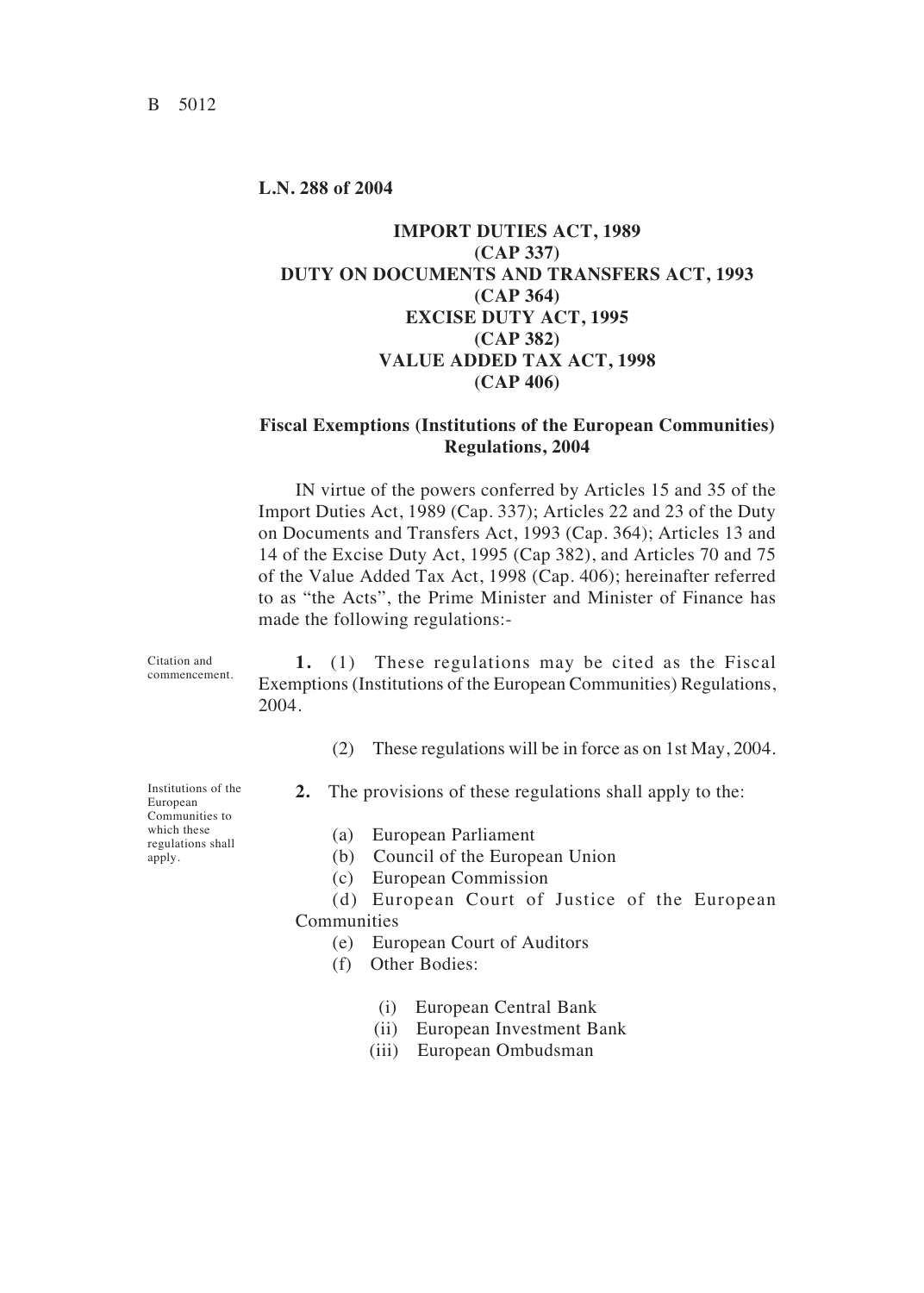(iv) Any other body or organisation of the European Communities as may be approved by the Minister of Foreign Affairs and Investment Promotion in concurrence with the Minister of Finance from time to time.

**3.** The aforesaid Institutions of the European Communities Fiscal Exemptions.shall be entitled to the exemptions from taxes and duties as specified herein:

(a) with reference to the Import Duties Act, in terms of Article 15 thereof<

(b) with reference to the Duty on Documents and Transfers Act, in terms of Article 23 thereof<

(c) with reference to the Excise Duty Act, in terms of Article 14(2) thereof, provided that the provisions of that article shall also apply to the officers and classes of officers of such Institutions<

(d) with reference to the Value Added Tax Act, in terms of article 70 thereof, provided that the provisions under Legal Notice 215 of 1999 [Value Added Tax (Refund of Value Added Tax in terms of Diplomatic and Consular Arrangements) Regulations] or such any other Legal Notice as may be substituted therefor, shall also apply to the officers and classes of officers of such Institutions, and provided further that relief from such duty shall:

(i) apply on a refund basis on the value of such goods or services that amounts to no less than two hundred and forty Euro (240 Euro), including tax, per invoice in the case of purchases made by such Institutions, and on the value as provided for under Legal Notice 215 of 1999 or such any other Legal Notice as may be substituted therefor, in the case of officers and classes of officers of such Institutions.

Provided that refund of VAT on local purchases made by such Institutions shall be made on the basis of listings of the invoices which qualify for refund and which shall be made by request at the end of a calendar year by the European Communities to the Ministry of Finance. Nothing, however, shall prevent the competent VAT authorities from viewing supporting fiscal documentation.